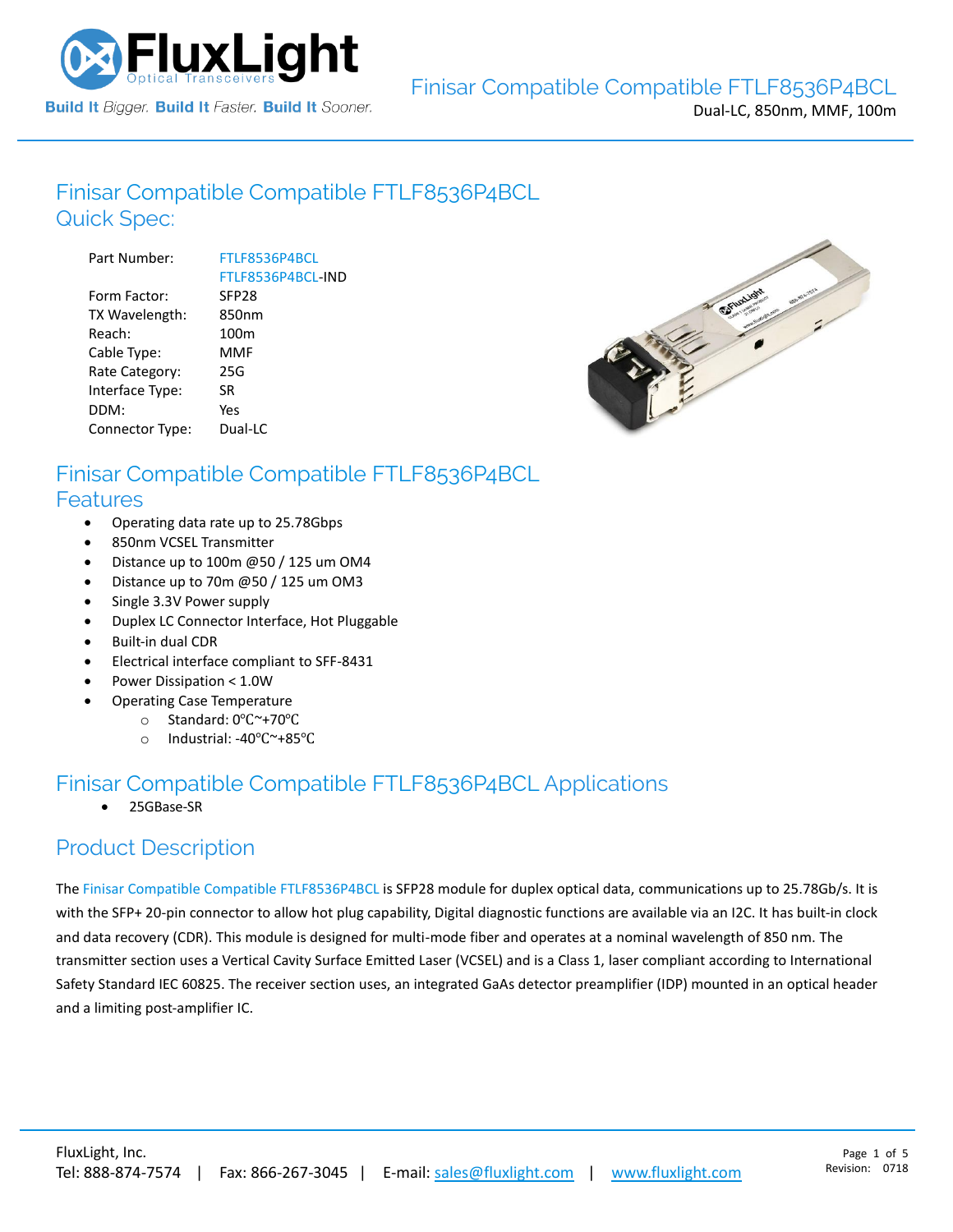

#### ABSOLUTE MAXIMUM RATINGS

The operation in excess of any absolute maximum ratings might cause permanent damage to this module.

| <b>Parameter</b>                     | <b>Symbol</b> | <b>Min</b> | Max | Unit    | <b>Notes</b> |
|--------------------------------------|---------------|------------|-----|---------|--------------|
| Storage Temperature                  | TS            | -40        | 85  | $\circ$ |              |
| <b>Operating Case Temperature</b>    | TOP           |            | 70  | $\circ$ |              |
| Power Supply Voltage                 | Vcc           | $-0.5$     | 3.6 |         |              |
| Relative Humidity (non-condensation) | RH            |            | 85  | %       |              |

# RECOMMENDED OPERATING CONDITIONS

| <b>Parameter</b>                  | <b>Symbol</b> | <b>Min</b> | <b>Typical</b> | <b>Max</b> | <b>Unit</b> | <b>Notes</b> |
|-----------------------------------|---------------|------------|----------------|------------|-------------|--------------|
| <b>Operating Case Temperature</b> | <b>TOP</b>    | 0          |                | 70         | degC        |              |
| Power Supply Voltage              | <b>VCC</b>    | 3.135      | 3.3            | 3.465      | v           |              |
| Data Rate,                        |               |            |                | 25.78125   | Gb/s        |              |
| Data Rate Accuracy                |               | $-100$     |                | 100        | ppm         |              |
| Tx DISABLE Input Voltage -High    |               | h          |                |            | v           |              |
| Tx DISABLE Input Voltage - Low    |               |            |                | 0.8        | v           |              |
| 50 / 125 um MMF OM3               | D             |            |                | 70         | m           |              |
| 50 / 125 um MMF OM4               | D             |            |                | 100        | m           |              |

#### Optical Characteristics

All parameters are specified under the recommended operating conditions unless otherwise specified..

| <b>Parameter</b>                                | <b>Symbol</b> | <b>Min</b>         | <b>Typical</b> | <b>Max</b> | <b>Unit</b>     | <b>Notes</b> |
|-------------------------------------------------|---------------|--------------------|----------------|------------|-----------------|--------------|
| Power Consumption                               |               |                    |                | 1.0        | W               |              |
| <b>Supply Current</b>                           | Icc           |                    |                | 300        | mA              |              |
|                                                 |               | <b>Transmitter</b> |                |            |                 |              |
| Centre Wavelength                               | λC            | 840                | 850            | 860        | nm              |              |
| Spectral Width<br>(RMS)@25Gb/s                  | Δλ            | 8.2                |                | 0.6        | nm              |              |
| 50<br>Output<br>Average<br>Power:<br><b>MMF</b> | Pout          | $-8.4$             |                | 2.4        | dB <sub>m</sub> |              |
| <b>Extinction Ratio</b>                         | ER.           | $\overline{2}$     |                |            | dB              |              |
|                                                 |               | <b>Receiver</b>    |                |            |                 |              |
| Centre Wavelength                               | λС            | 840                | 850            | 860        | nm              |              |
| Receiver Sensitivity (OMA)                      | Smin          |                    |                | $-8.4$     | dBm             |              |
| Average Receiver Power                          | Pin           | $-10.3$            |                | 3          | dB <sub>m</sub> |              |
| <b>Optical Return Loss</b>                      | <b>ORL</b>    |                    |                | $-12$      | At 1MHz         |              |
| LOS De-Assert                                   | LOSD          |                    |                | $-13$      | dB              |              |
| <b>LOS Assert</b>                               | <b>LOSA</b>   | $-30$              |                |            | dB              |              |
| LOS Hysteresis                                  |               | 0.5                |                |            | dB              |              |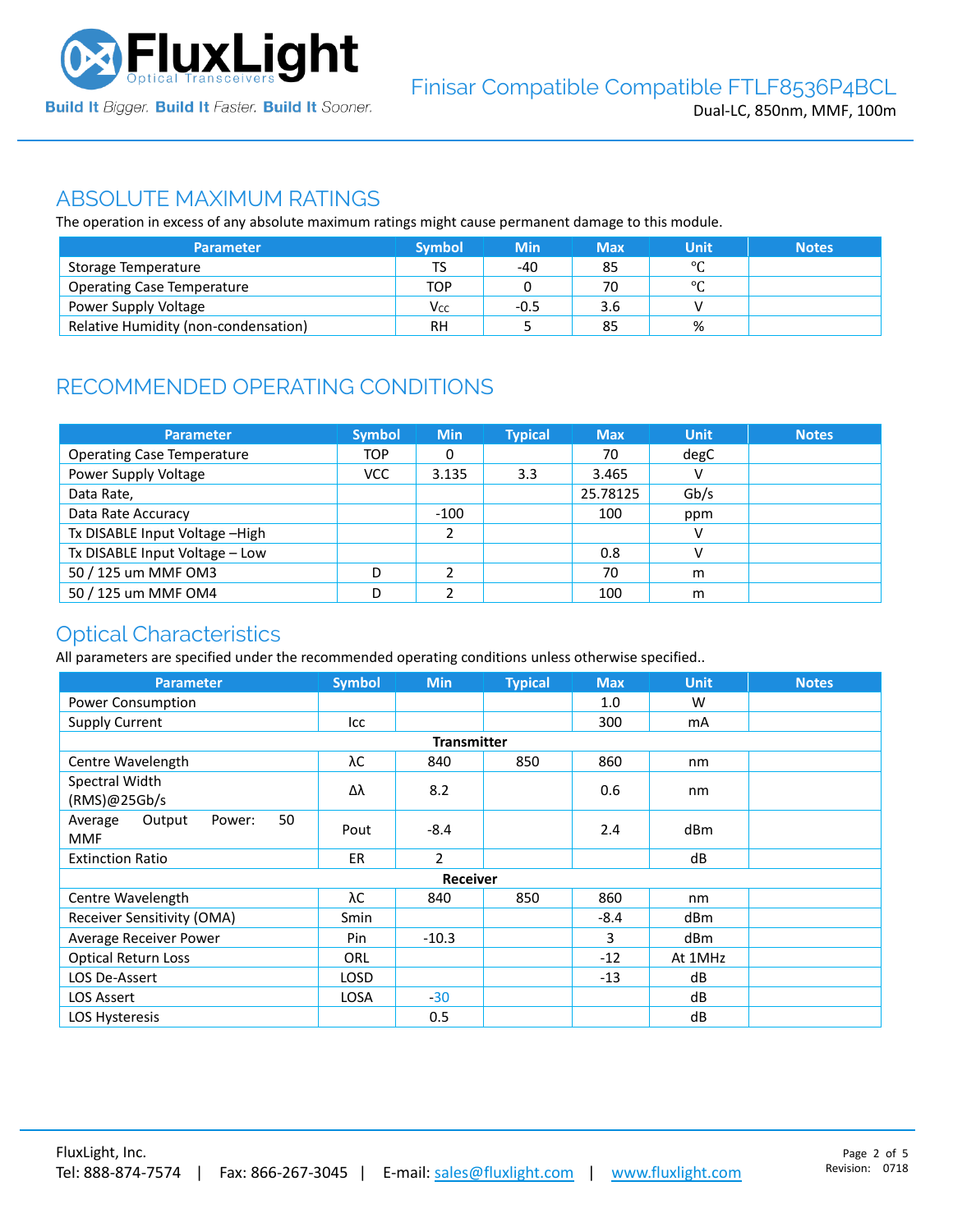

# Digital Diagnostic Functions

Digital diagnostics monitoring function is available on FluxLight's product. A 2-wire serial interface provides user to contact with module. It is compliant to SFF-8472 Rev10.2 with internal calibration mode. For external calibration mode please contact our sales stuff.

| <b>Parameter</b>                      | <b>Symbol</b> | <b>Min</b> | <b>Max</b> | <b>Unit</b> | <b>Notes</b> |
|---------------------------------------|---------------|------------|------------|-------------|--------------|
| Temperature monitor absolute error    | DMI Temp      | -3         | +3         | °C          |              |
| Supply voltage monitor absolute error | DMI VCC       | -0.1       | $+0.1$     |             |              |
| TX power monitor absolute error       | DMI RX        | -3         | $+3$       | dB          |              |
| RX power monitor absolute error       | DMI RX        | -3         | $+3$       | dB          |              |
| Bias current monitor                  | DMI Ibias     | $-10%$     | $+10%$     | mA          |              |

# Recommended Circuit

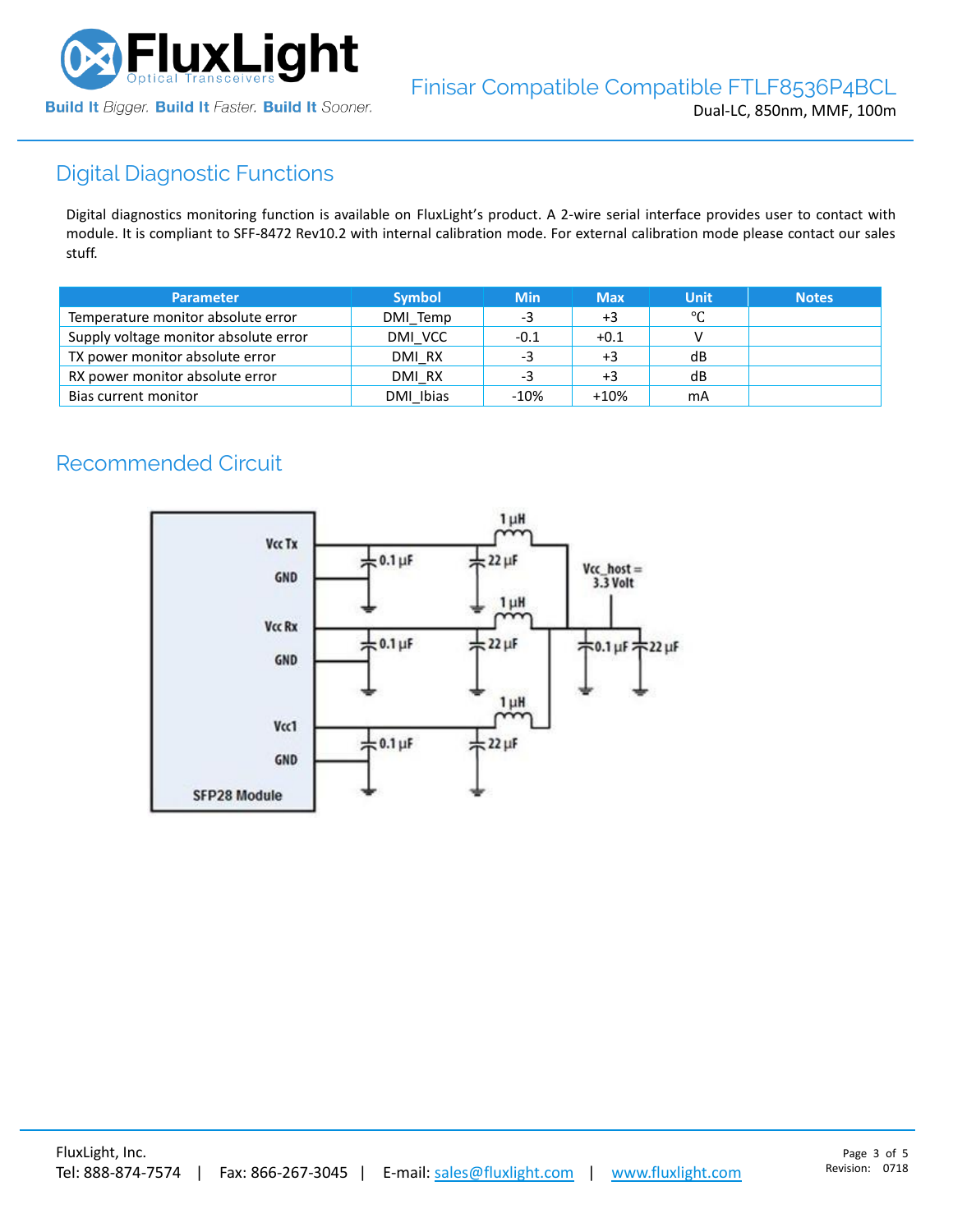

# Mechanical Dimensions



|            |  | $L1 \mid L2 \mid$                                              | W | W1 | W2 | H | H1 | H2 |
|------------|--|----------------------------------------------------------------|---|----|----|---|----|----|
| <b>MAX</b> |  | $56.9$   31.2   41.95   13.8   10.2   14.5   8.7   0.55   11.5 |   |    |    |   |    |    |
| Typical    |  | $56.7$   31.0   41.80   13.7   10.0   14.3   8.6   0.5   11.3  |   |    |    |   |    |    |
| MIN        |  | $56.5$ $30.8$ $41.65$ $13.6$ $9.8$ $14.1$ $8.5$ $0.45$ 11.1    |   |    |    |   |    |    |

(Unit: mm [inch])